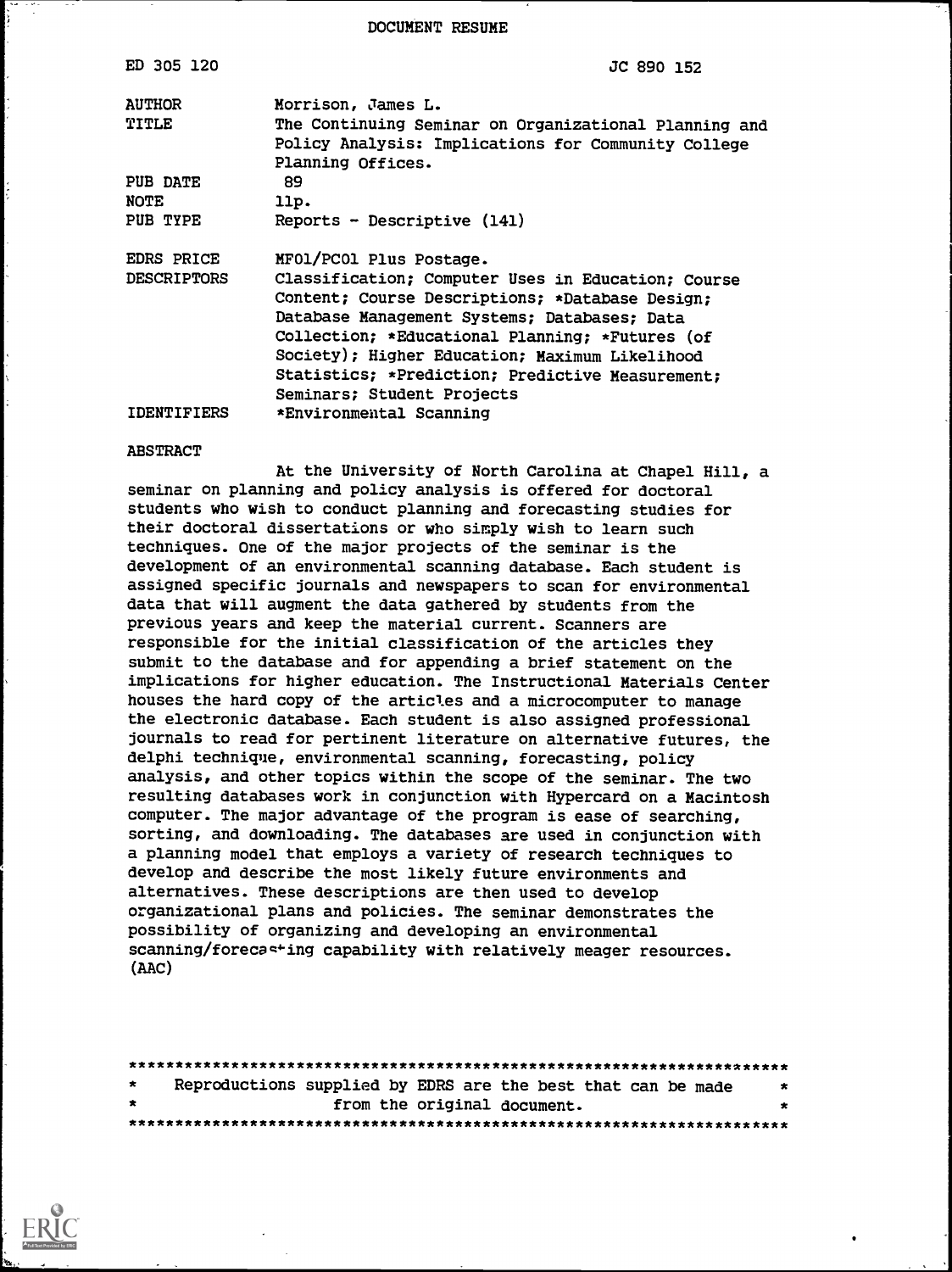$\mathscr{P}$ 

-a

# The Continuing Seminar on Organizational Planning and Policy Analysis: Implications for Community College Planning Offices

James L. Morrison Professor of Education CB 3500 Peabody Hall Chapel Hill, NC 27599<br>919 966-1354 966-1354

"PERMISSION TO REPRODUCE THIS MATERIAL HAS BEEN GRANTED BY

J. Morrison

890 152

TO THE EDUCATIONAL RESOURCES INFORMATION CENTER (ERIC)."

U.S DEPARTMENT OF EDUCATION Otbce of Educahonal Research and Improvement EDUCATIONAL RESOURCES INFORMATION CENTER (ERIC)

This document has been reproduced as<br>Teceived from the person or organization<br>originating it

0 Mmor changes have been made to improve reproduction Quality

Points of view or opinions stated in this docu-<br>ment-do-not-necessarily-represent-official<br>OERI position or policy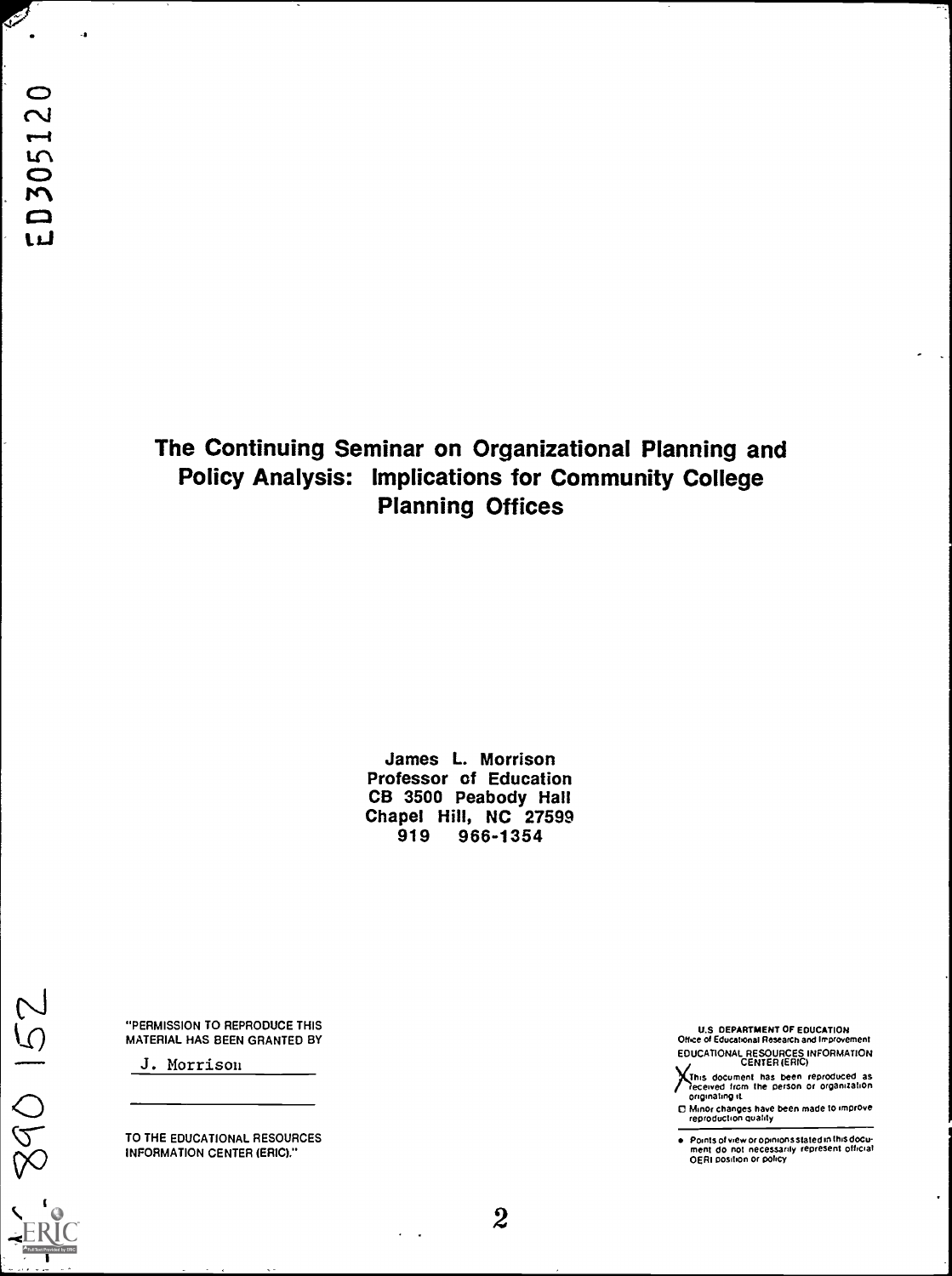## The Continuing Seminar on Organizational Planning and Policy Analysis: Implications for Community College Planning Offices<sup>1</sup>

There is increasing interest by college and university planners in developing an environmental scanning/forecasting capability to support their planning activities in an uncertain and turbulent world (Norris and Poulton, 1987). At this time, however, only a few institutions have developed even rudimentary scanning/forecasting systems (Morrison, 1987). One reason for this state of affairs is a lack of experience in developing and operating such systems in higher education. Environmental scanning and forecasting techniques are used much more extensively in the corporate world, but the proprietary nature of this world has inhibited the cross-cultural knowledge dissemination of not only how these techniques are used, but also how they are developing. Boucher (1988) estimates that the development and use of these techniques in the proprietary sector is some 15 ycars ahead of their knowledge and use in the public sector.

Another factor inhibiting the use of these techniques in community colleges is the prospect of imposing a new system on an already burdened planning office. How can such a system be organized? What information sources are best? How can we categorize, handle and evaluate the plethora of information which such a system would produce? How can we efficiently use this information to aid our planning activities, both for the institution as well as for academic programs within the institution? What additional resources would be required?

The purpose of this paper is to respond to such questions by describing a continuing seminar on planning and policy analysis which. <sup>I</sup> direct at UNC-Chapel Hill. This seminar is for doctoral students who wish to conduct planning and forecasting studies for their doctoral dissertations, or who wish to learn such techniques as part of their general program of studies. The seminar is offered formally in the spring, but continues year-round on a biweekly basis. Participants review manuscripts written by seminar members, discuss methodological and theoretical issues, maintain a scanning and a research literature database, and discuss any problems/high points in the environmental scanning and literature review activities. Except for the spring semester, the seminar carries no credit (for professor or student), but independent

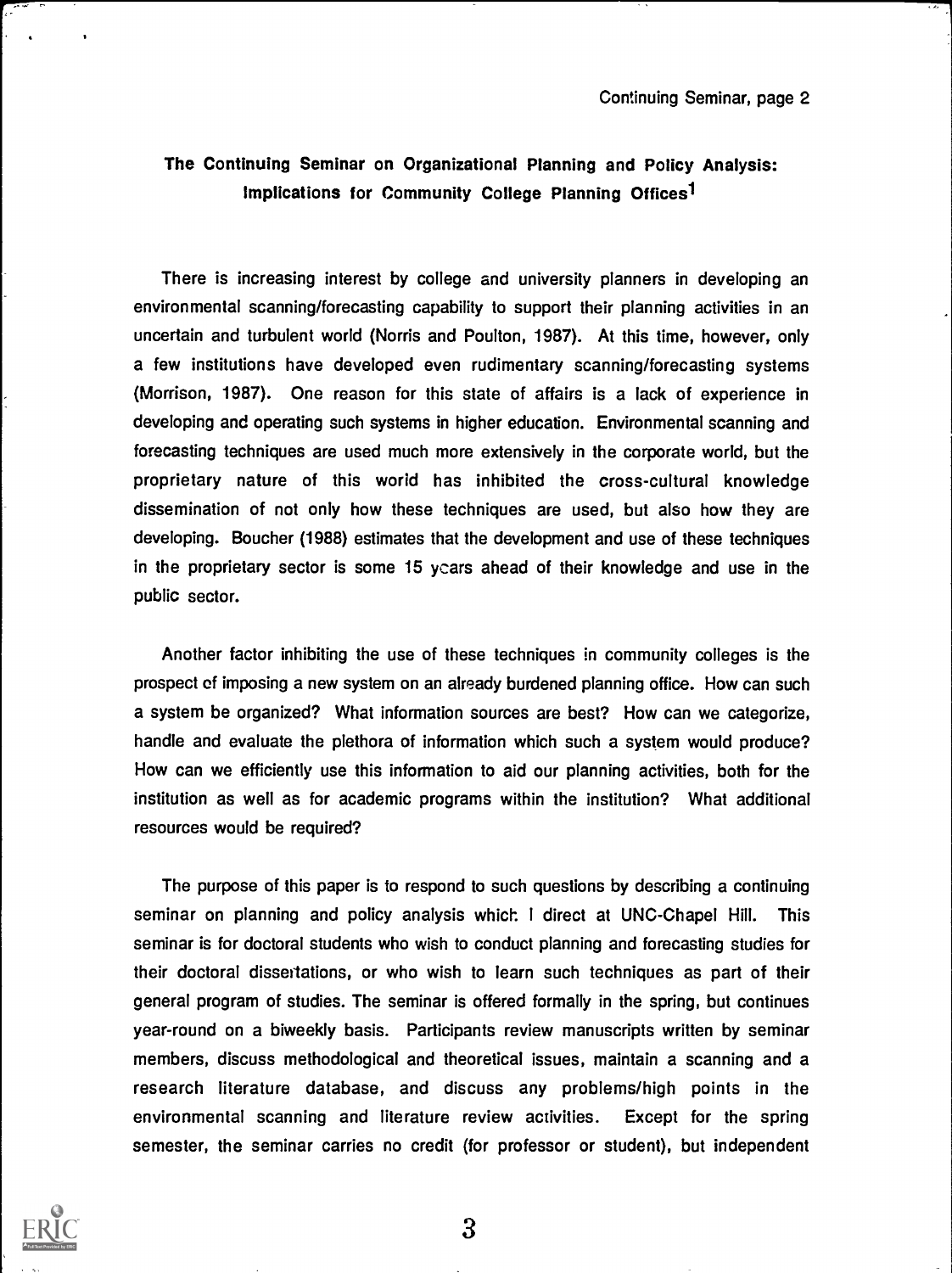study credit or internship (research apprenticeship) credit is possible on a studentby-student case. This summer seven students are attending the seminar on a regular basis; three students who live out of the area are sent all seminar communications and are given seminar assignments. The seminar represents a low cost activity that a college or university planning office could replicate to develop their environmental scanning/forecasting system for planning activities.

## Environmental Scanning Activity

One of the major projects of the seminar is the development of an environmental scanning database. We use a taxonomy in which the dissertation area of each student is included along with typical scanning domains. This taxonomy is displayed in Figure 1. It is relatively simple because the microcomputer data base program we use (see below) allows every word to be a key word identifier; therefore, the more elaborate taxonomies used by other organizations (e.g., the United Way of America Environmental Scanning Data Base) are not necessary. All that is required to file the "hard copy" is a sequential

number within each category. In essence, each student can receive the benefit of the general scanning efforts of all participants for his or her particular project.

Each student is assigned specific journals and newspapers to scan in order to augment the data gathered by students from the previous three years and to keep the material current (See Figure 2). Scanners are responsible for the initial classification of the articles they submit to the data base and for appending a brief statement of the implications for higher education.

The "base of operations" for the seminar is in the School's Instructional Materials Center. The director of this center has provided file cabinets for our hard copy and a Macintosh Plus computer to manage the electronic data base. In the file cabinets, the front of each category contains an empty folder for "scanners" to insert their material. In addition, each student is assigned an environmental scanning domain with the responsibility of maintaining the indicated files, abstracting articles in these files, assigning a taxonomy identification number to each article, and entering the abstracts on the electronic data base. This procedure (a) encourages submissions (scanners are much more likely to submit information if they do not have the responsibility for

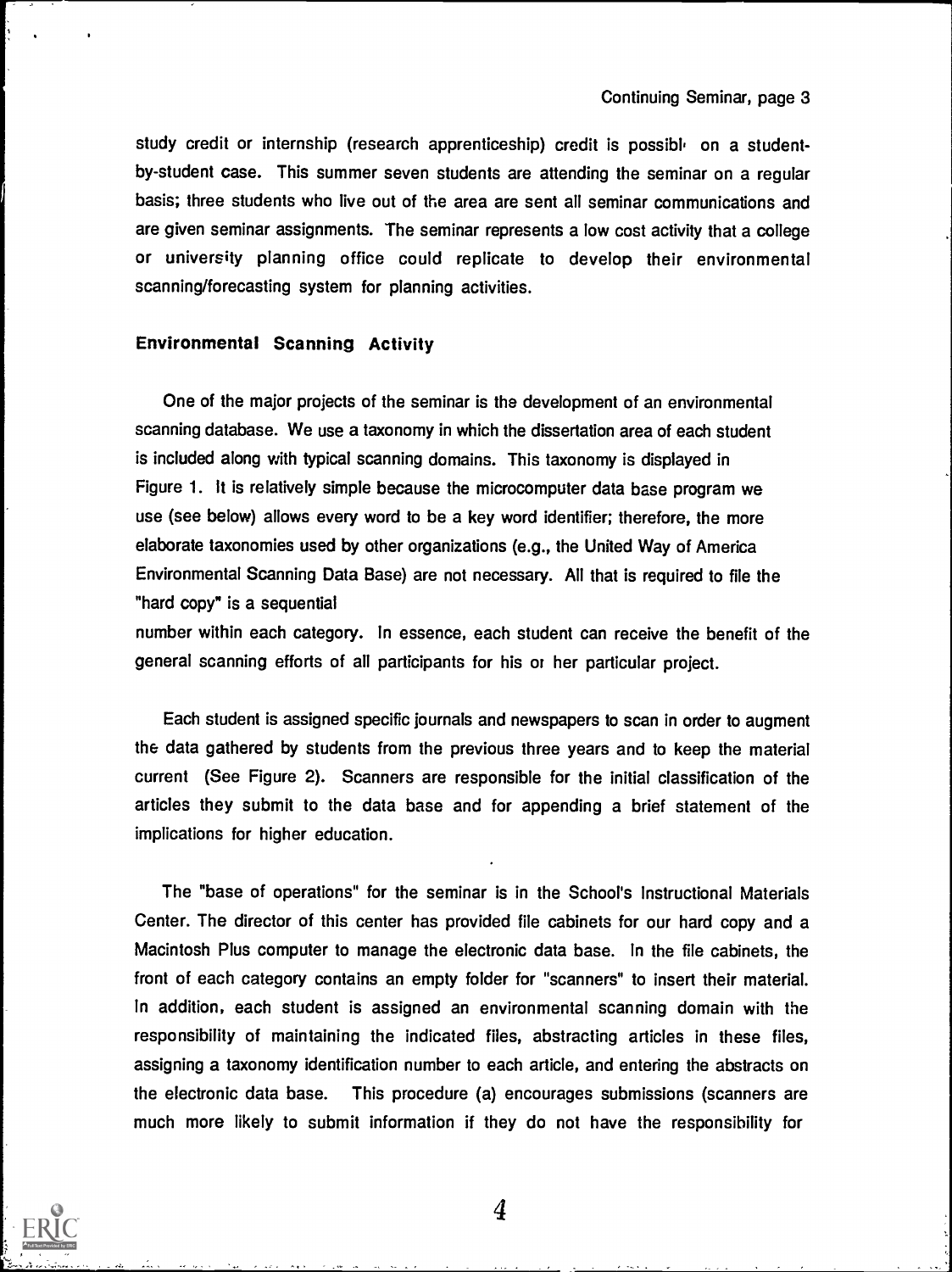## FIGURE 1: ENVIRONMENTAL SCANNING TAXONOMY

**Demographic Technological** Political, Legal, Regulatory Military U.S Air Force **Hospitals** Business Schools Senior Colleges Nursing

## Social Economic Environmental U.S. Army **Dental** Church Related Colleges Departments of Physical Science Public Education

## FIGURE 2: SEMINAR INFORMATION RESOURCES

## Major Newspapers

The New York Times The Wall Street Journal The Los Angeles Times USA Today Education Week The Times Higher Education Supplement

The Miami Herald The Chicago Tribune The Christian Science Monitor The Chronicle of Higher **Education** 

## Major Journals

## Social/demographic

American Demographics Public Opinion Quarterly Technological Forecasting and Social Change

## Economic

Business Week The Economist Fortune Forbes Money Inc. Monthly Labor Review

## All Sectors

Vital Speeches of the Day Across the Board Naisbitt Trend Letter U.S. News and World Report The Futurist

## Technological

Byte High Technology **Datamation** Computer World Information World **Discover** 

## Political

Mother *Jones* New Republic The National Journal The National Review

Kiplinger Washington Letter Time Newsweek Future Survey

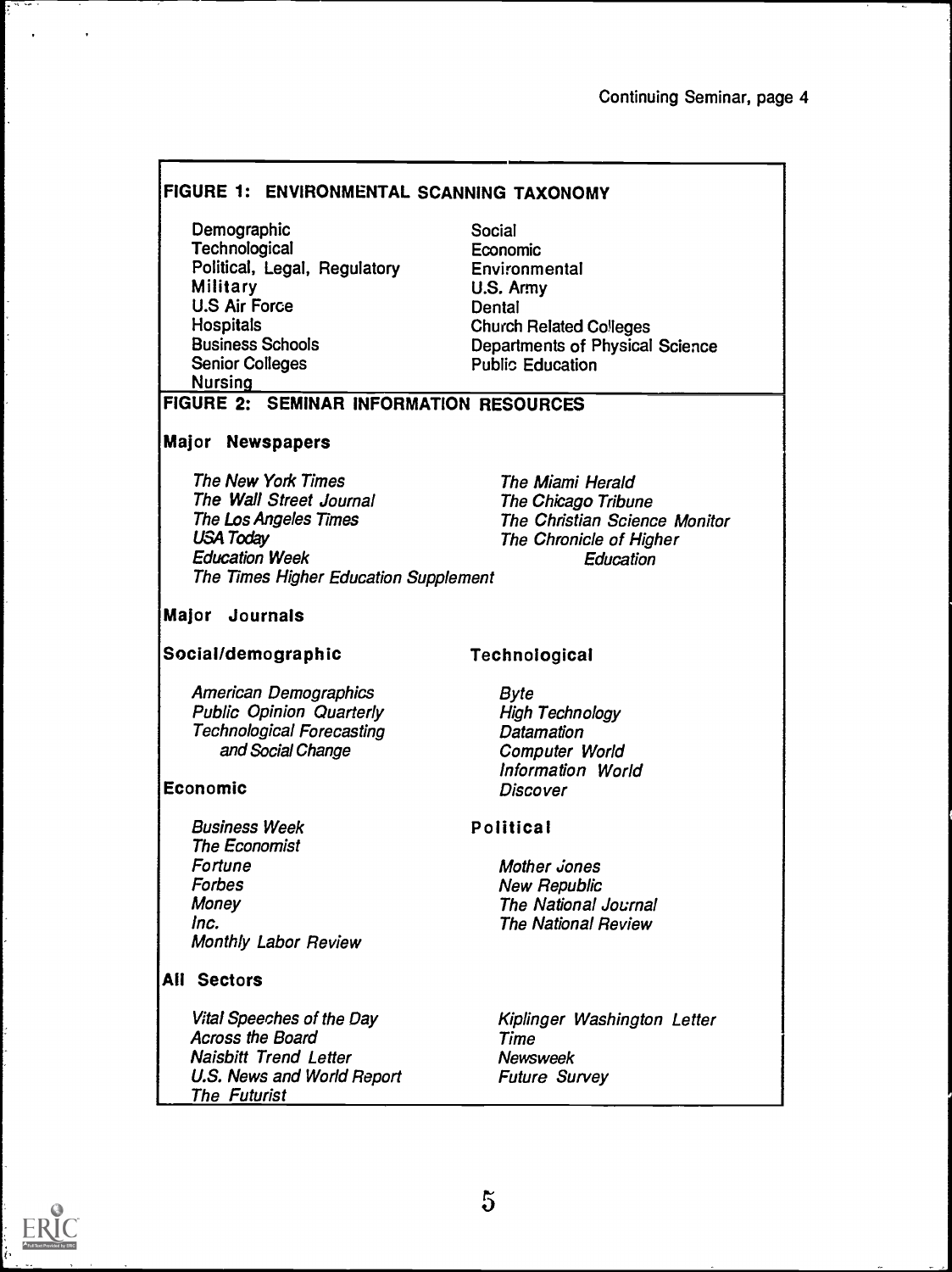abstracting it); (b) ensures that information is reviewed by two persons; and (c) ensures that the information in the filing cabinets is current and not redundant. (See Figure 3 for their instructions for how to abstract.)

## The Futures Research Literature Data Base

Each seminar participant is also assigned one or more professional journal(s) (see Figure 4) to search for pertinent literature dealing with a number of categories describing the methodological and substantive scope of the seminar (see Figure 5). During the spring 1988 semester we used a CD ROM program to search triangle area libraries and the ERIC system for materials that fit these categories. These materials supplemented the manuscripts that we have been gathering for the past eight years, on the methods and theory of futures research and their use in higher education. This data base is used to increase our knowledge, understanding, and ability to use forecasting concepts and methodologies in planning activities.

#### The Electronic Filing System

The electronic literature data base and the electronic scanning data base are beta programs that work in conjunction with Hypercard on a Macintosh computer. When the program is activated, a "home card" appears on the screen. There are several entry locations on the card. The first is a field for insertion of the taxonomy number. The second is a three line field for a bibliographic notation, which for consistency, is to be entered in APA format. The third field is a three line "scroll field" for abstracts. Although only three lines at a time are shown on the screen, this field takes up to three pages of notes. The fourth field is another three line "scroll field" for implications of the article for education. Again, although only three lines are shown on the screen, up to three pages of information can be entered in this field. At the bottom of the "card," the viewer sees three "buttons" labeled "trends," "events," and "policies." If the "trend" button is "clicked," a card labelled "trends" replaces the home card on the screen. The first field on this card is for restating all trends reported in the article as Delphi statements. On the left border is a chart icon. If this icon is "clicked," MicroSoft Chart becomes operative so that the user can input trend data, including forecasted data from the article. The resulting graph is pasted on the card. The "event" and "policy" cards have the same format. Therefore, we are able to develop a rich set of trends and events

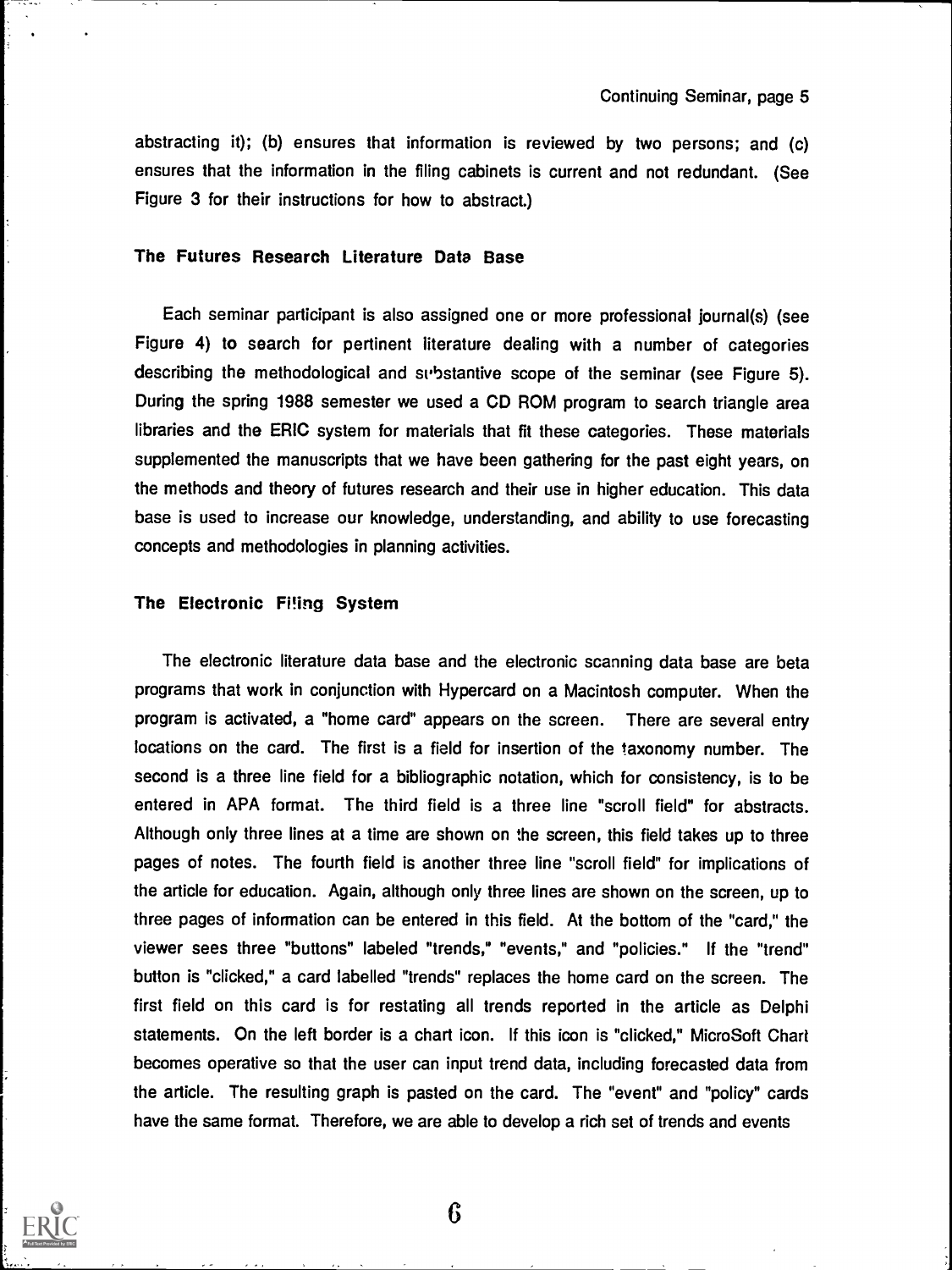from which each student can select those particularly pertinent to his or her research project.

## FIGURE 3: CRITERIA FOR ABSTRACTING

## Identifying A Source Document

Does the item represent events, trends, developments, or ideas that you have never before encountered?

Does the item contradict previous assumptions or your own beliefs about what seems to be happening?

• Is the article from a surprising source, such as a liberal or conservative journal?

Can you link the item to other abstracts you have previously written or seen?

Do the implications of the item have explicit or implicit bearing on the long-range program or management of the institution?

## Writing the Abstract

An abstract is an easy-to-read digest of original material. The goal is to write a concise, accurate presentation of the material that is fully understandable without reference to the original source.

To begin the summary section, ask yourself, "If I had only a few minutes to describe this article to a colleague, what would I say?" "What is the most important idea or event that indicates change?" Your response to these questions should be the lead sentence of the abstract. Follow this sentence with development and explanation. Use quotation marks to make it clear when you are making direct citations from the text. Whenever possible, include statistical data.

The implications section of the abstract is where you respond to the question, "How will the information in this article affect higher education?" You might also include a list of those emerging issues suggested by the article, a description of future events you see occurring as a result of the trend identified by the article, and/or an identification of issue stakeholders if they are not listed by the article.

Speculation about implications is a part of the scanning and abstracting process. Here you try to determine an item's potential for affecting other facets of the social environment and/or higher education. There are no "right" answers; just write a couple of sentences that indicate your reasons for selecting the article for inclusion into the data base.

Source: modified from Trend Analysis Program, American Council of Life Insurance, as reported in Morrison (1987)

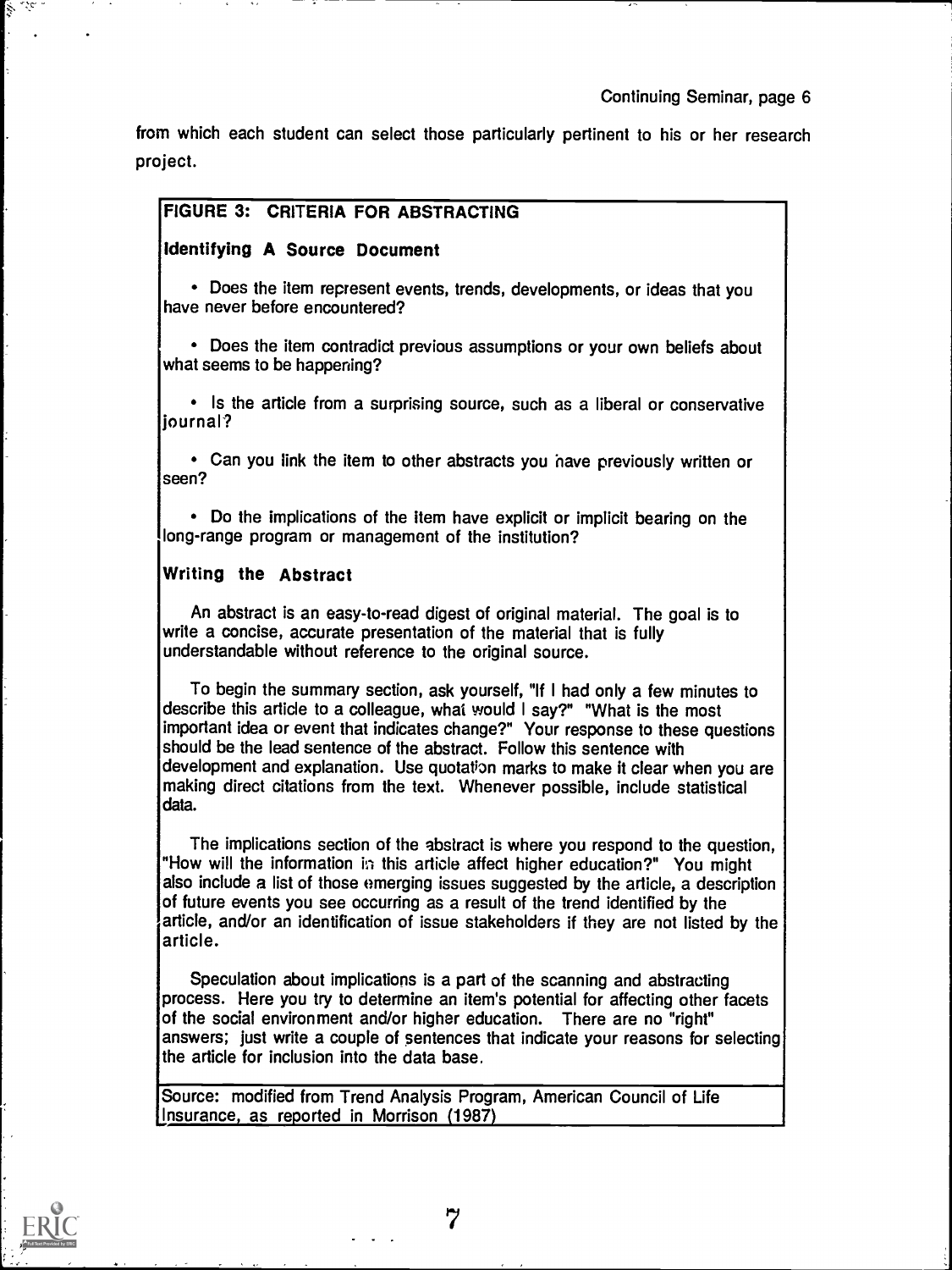## FIGURE 4: JOURNALS SCANNED FOR FUTURES RESEARCH DATA BASE

**International Journal of Education** Administrative Science Quarterly Academy of Management Science Business Horizons California Management Review Future Survey Futures Human Relations Journal Harvard Business Review

Long-Range Planning Management Planning Journal Organizational Dynamics Planning for Higher Education Strategic Management Sloan Management Review Technological Forecasting and Social Change

## FIGURE 5: LITERATURE DATA BASE CATEGORIES

Alternative futures Delphi Environmental scanning Forecasting Futuring Internal analysis Misc (bibs, proposals, etc) Organizational adaptation Policy analysis Perceptual analysis Strategic decisions Strategic planning Use of futures methods in education

Change Environmental uncertainty External analysis Futures Research Information and adaptation Long range planning Strategic change Organizational uncertainty Policy-impact analysis **Strategies** Strategic management Trend-impact analysis

The major advantage of this program for the seminar is that every word on any card is a "key word identifier." That is, there is a search feature that enables the user to type in a word or series of words (e.g., Hispanic) to produce a smaller "stack" of all cards containing this word. Words further delimiting the data base may be used. If there is not sufficient information on the card for the user, the taxonomy code number enables him or her to find the complete information resource in the hard copy files. Another advantage of this program, particularly when used to abstract the futures research literature data base, is that the bibliographic information can be sorted by last name of the author for each "stack" and printed. Thus, bibliographic data need never be reentered when writing papers using this information. Finally, it is relatively simple to move information out of the Hypercard environment to a word processing file. For students using IBM compatible microcomputers, this file can be converted to an MS DOS text file in the University's microcomputer support center. Each student is encouraged to use the same word processing program; for example, using Microsoft Word for the Mac and for the IBM allows transfer of format as well as text.

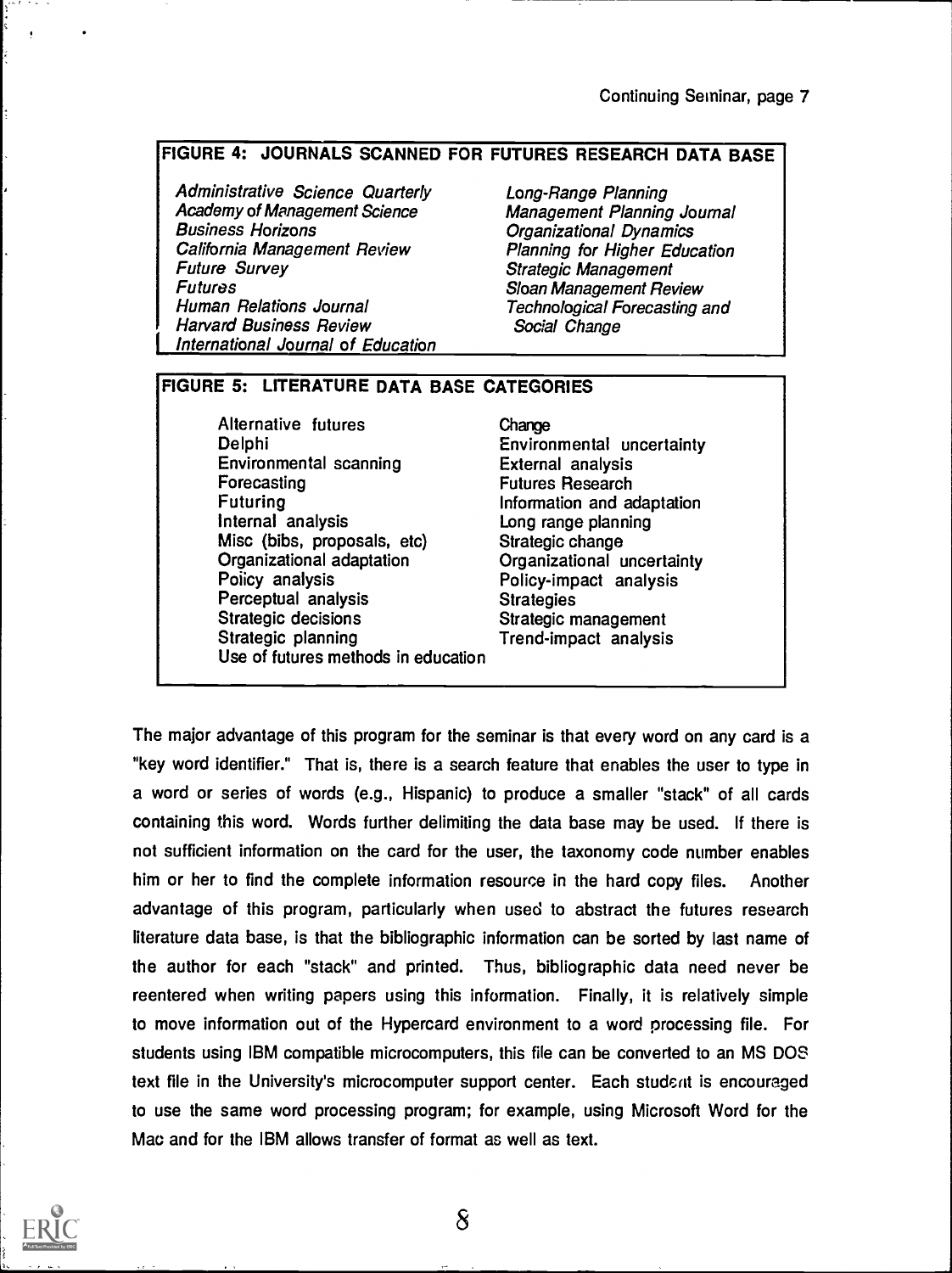#### Software Support Systems

Two other software programs will shortly be available to the seminar. SYSTAT Corporation is coming out with SYSGRAPH this summer, which, in combination with SYSTAT, will enable us to input forecasted trend and event data and have as our output graphs of medians, upper quartile and lower quartile scores for each trend or event. In addition, Bravo Corporation is under contract with Arizona State University to produce a state-of-the-art cross-impact model with greater power than current mainframe models that can run on an IBM AT. This program should be operational by September 1st, 1988 (it is promised for October 1st).

Four students in the seminar will gain experience in this software via a research apprenticeship on a project with Arizona State University to evaluate their program for the recruitment and retention of minority faculty, staff, and students. The contract calls for tying evaluation to planning, via a study of the "most likely" and alternative futures for this program. The other students in the seminar who were apprentices on an Army alternative recruiting futures project will also be able to use the software in their dissertation projects.

### Use of the Scanning/Forecasting System

The purpose of establishing an electronic scanning/forecasting data base is, of course, to facilitiate planning. In our case, we are using a planning model based on QUEST (Nanus, 1979) that employs a variety of research techniques (environmental scans, judgmental forecasts, cross-impact analysis, and scenarios) to develop and describe "most likely" and alternative future environments that are then used to develop organizational plans and policies We have named this model ED QUEST (Morrison and Mecca, 1988). This model forms the basis for a number of case study dissertations that should be completed and ready for presentation at SCUP 23. For example, this fall, Thomas V. Mecca should complete his study of the application of ED QUEST in the strategic planning process used by an institutional planning team of a two-year college. This coming spring, James Ptaszynski should complete his study of implementing the model as an organizational development technique. Other dissertations that could be completed this coming spring include Maria Clay's application of the model to a department charged with training and development at a university teaching hospital,

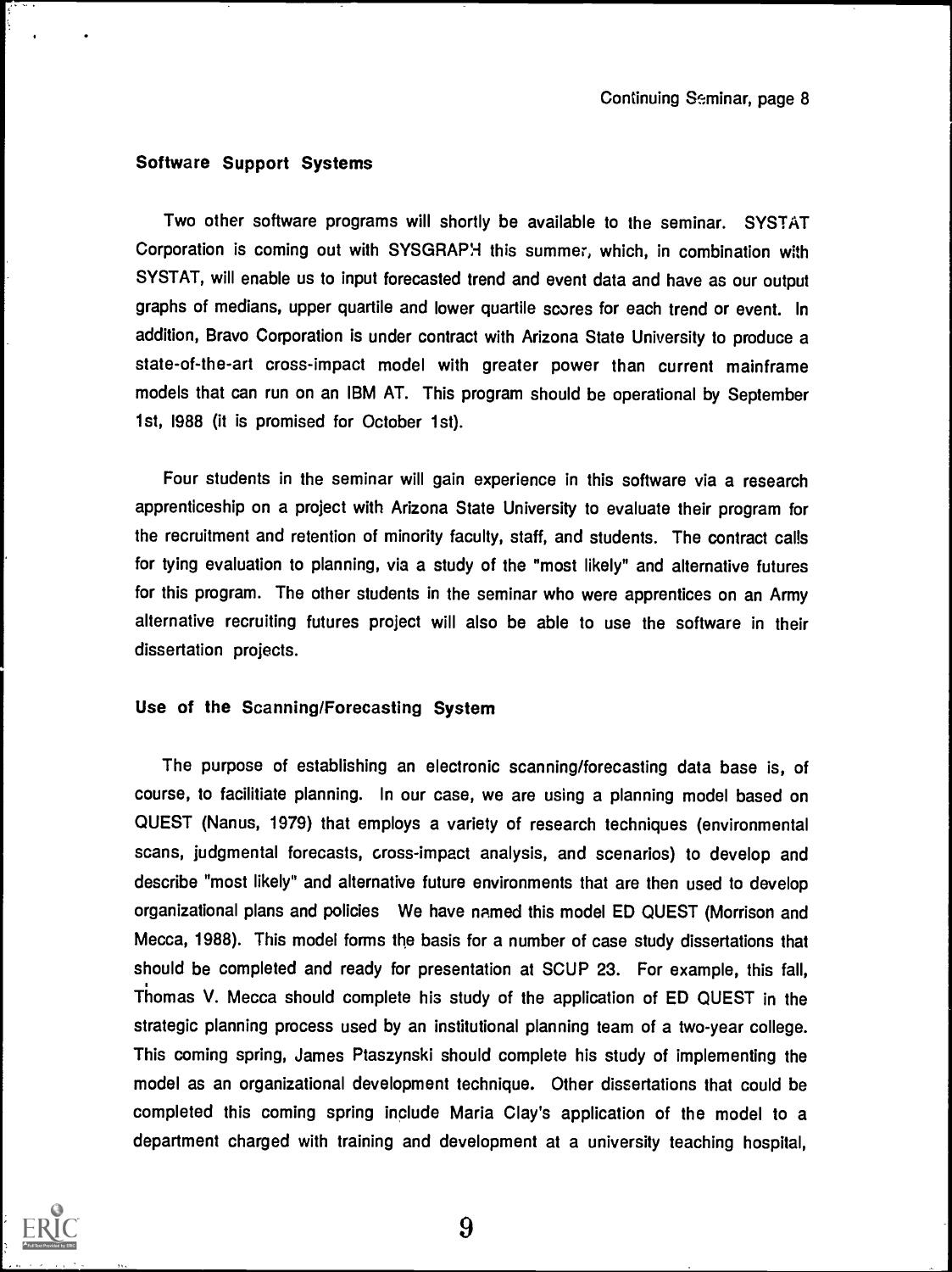## Continuing Seminar, page 9

David Raney's application of the model to planning for a learning resources center in a school of dentistry, and Lynn Baunach's application of the model to a department of physical sciences in a liberal arts college. Dissertations that may be in final stages of completion include Lee May's project on planning the future of a consortium of churchrelated colleges, Elizabeth Markham's application of the model to a study of the future of the nursing profession, and Carol Binzer's project on the future of university offices of student affairs. We anticipate that Roger McClean's project on alternative futures for the U.S. Air Force Education Centers will be completed during the 1989-90 academic year.

Two students in the seminar are just beginning their doctoral programs. William Held is a colonel in the regular Army who will be assigned as a permanent professor at the U.S. Military Academy at West Point upon completion of his graduate program. His tentative dissertation is to apply the ED QUEST model to the Department of Foreign Languages at the USMA. Gay Davis is using the seminar this summer for independent study credit to explore her interest of planning in higher education.

#### Future Prospects

A project in the preliminary stages, which may give sustenance to the seminar and enable us to recruit students with graduate assistantships, is one establishing an environmental scanning program for a state-wide consortium of two-year colleges. A draft proposal has, been submitted to the North Carolina Department of Community Colleges. This draft was discussed with the Executive Vice President and the Director for Planning this past spring semester. The Department is interested in contracting with the University to develop and maintain an environmental scanning data base and to provide training in planning and forecasting for decision-makers in participating institutions.

#### Summary

The point of this paper is that it is possible to organize and develop an environmental scanning/forecasting capability with relatively meager resources. Of course, a planning office would have to use salaried staff members to do the work that unsalaried graduate students perform in the seminar. This would probably mean adding staff members (or